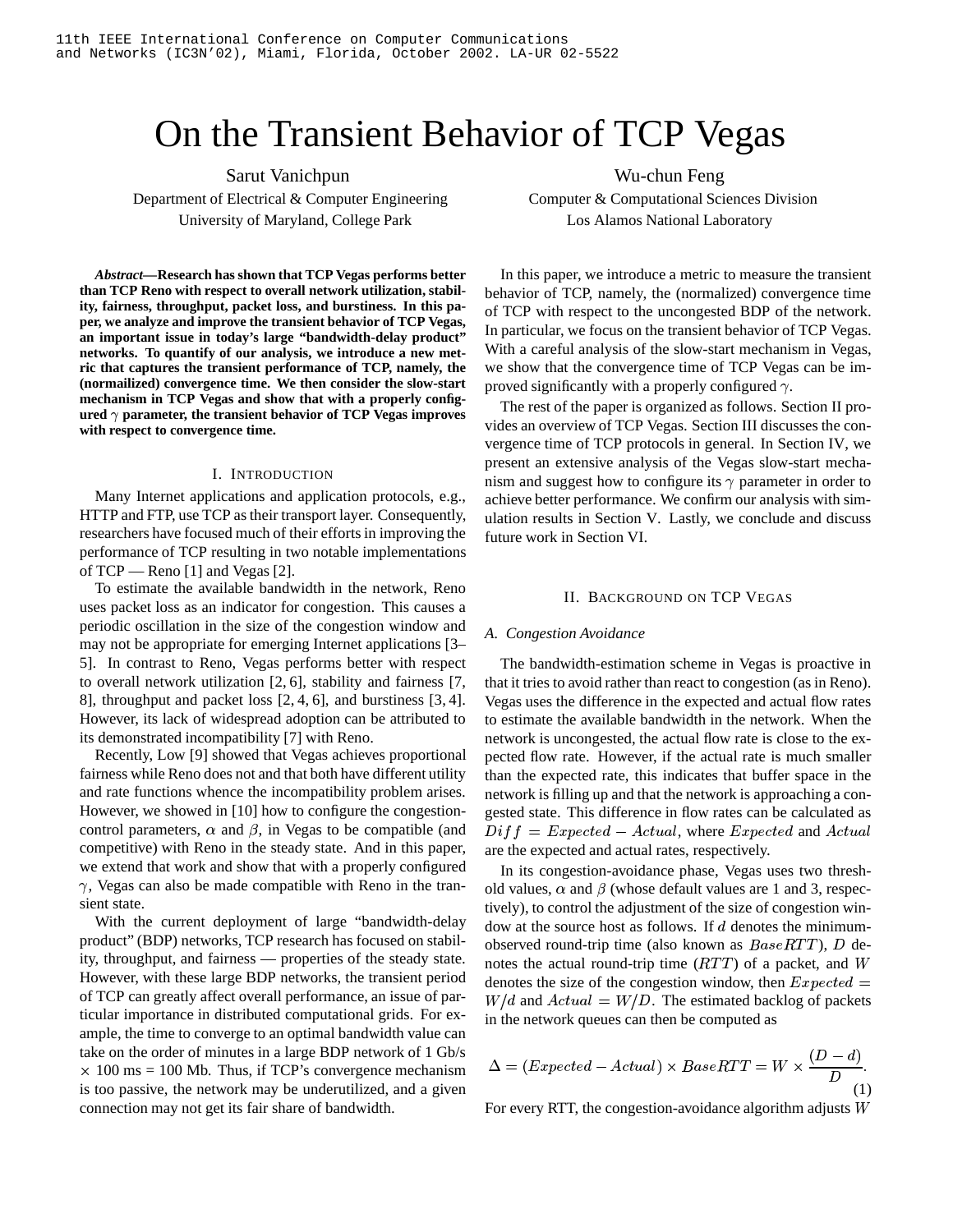as follows:

$$
W \leftarrow \begin{cases} W + 1 & \text{if } \Delta < \alpha \\ W - 1 & \text{if } \Delta > \beta \\ W & \text{otherwise } (\alpha \leq \Delta \leq \beta). \end{cases}
$$

Conceptually, Vegas tries to keep at least  $\alpha$  packets but no more than  $\beta$  packets queued in the network. Thus, when there is only one Vegas connection,  $W$  converges to a point that lies between  $window + \alpha$  and  $window + \beta$  where  $window$  is the maximum window size that does not cause any queueing.

# *B. Slow Start*

Like Reno, Vegas has a slow-start mechanism that allows a connection to quickly ramp up to the available bandwidth. However, unlike Reno, to ensure that the sending rate does not increase too fast during slow start, and hence, congest the network, Vegas doubles the size of its congestion window only *every other RTT*. In addition, every other RTT, Vegas calculates the difference in the flow rates  $(Diff)$  and  $\Delta$  given in (1). So When  $\Delta > \gamma$  (whose default is 1), Vegas leaves its slow-start phase, drops its congestion window size by  $1/8$  and enters its congestion-avoidance phase.<sup>1</sup>

# III. CONVERGENCE TIME

Most research in TCP considers only properties of the steady state, e.g., throughput, goodput, and fairness. However, with the deployment of large BDP networks, the transient properties of TCP are becoming increasingly important. In this section, we propose a metric to measure the convergence time  $(C_{time})$ of TCP window protocols with respect to the uncongested BDP of the network. We then extend the analysis for the case of Vegas with an experimental study in Section V-B.

In order to define and understand the convergence time, we consider a simple case when only one connection tries to fill up an empty network of  $N$  links connecting the source and the destination. We denote the transmission rate of each of these  $N$ links (in packets/s) as  $\mu_i$ ,  $i = 1, ..., N$ , and the total round-trip propagation delay of the connection (in seconds) as  $\tau$ . Without loss of generality, we assume that  $\mu_1 \leq \mu_2 \leq \ldots \leq \mu_N$ . Since  $\mu_1$  is the smallest transmission rate, link 1 behaves as a bottleneck link. The uncongested BDP of this network is then given by  $\mu_1 d$  where

$$
d = \tau + \frac{1+a}{\mu_1} + \ldots + \frac{1+a}{\mu_N} \tag{2}
$$

with  $a$  being the ACK size relative to the packet size.

Throughout our analysis, we assume that the TCP source is a fluid model and always has a packet to transmit and that the buffer sizes at routers are large enough so that packet loss is negligible. Moreover, we model the TCP-windowing mechanism with respect to a "round" [11], or equivalently, "window transmission." A round starts with the transmission of  $W$  packets (back-to-back) where  $W$  is the size of congestion window in that round. A round ends when the source receives the ACK of the first packet in that round, then the source starts transmitting a new packet of the next round.

Suppose that the total number of rounds in the transient period is k. For  $i = 1, \ldots, k$ , the time used by round i is given by  $t_i = d + p_i$ , i.e., the uncongested delay (d) plus the queueing delay in round  $i$  ( $p_i$ ). Consequently, the transient period T is the sum over all  $t_i$ ,  $i = 1, 2, \ldots, k$  and is given by

$$
T = \sum_{i=1}^{k} [d + p_i] = kd + \sum_{i=1}^{k} p_i.
$$
 (3)

Because the transient behavior of TCP in networks with the same BDP are similar,  $k$  and  $p_i$  are constant for a given BDP and TCP algorithm. From (3), we can naturally define the transient convergence of a TCP algorithm as the (normalized) convergence time  $C_{time}$ :

$$
C_{time} = \frac{T}{d}.\tag{4}
$$

 $C_{time}$  can be interpreted as the effective number of window transmissions  $(T/d)$  in the transient period since it indicates how many  $BaseRTT$ s are required to reach equilibrium. Thus, it represents how fast TCP behaves in the transient state. Moreover,  $C_{time}$  is a constant metric of a TCP algorithm with respect to BDP regardless of the number of links  $N$  used by the connection.

For Vegas, we can interpret  $C_{time}$  in a much simpler form using the fact that if the sending rate is smaller than the available rate of the link ( $\frac{W}{d} \leq \mu_1$ ), then  $p_i = 0$ . Recall that when a connection is in an empty network, Vegas has  $p_i = 0$  at almost all  $i$  except the last few rounds that the congestion-window size exceeds the BDP of the network  $(W > \mu_1 d)$ . Therefore, we approximate  $\sum_{i=1}^{k} p_i \simeq 0$  and get

$$
T \simeq kd \quad \text{and} \quad C_{time} \simeq k. \tag{5}
$$

## IV. ANALYSIS OF SLOW START IN VEGAS

While the default parameter  $\gamma = 1$  is appropriate for yesterday's small BDP networks, today's larger BDP networks allow the bandwidth allocated for each connection to be much larger, and hence, the equilibrium congestion-window size to be larger. In these larger BDP networks, Vegas with  $\gamma = 1$  prematurely stops the exponentially-increasing, slow-start phase too early and enters the slower, congestion-avoidance phase (where only a linear increase every RTT is possible) until it reaches its equilibrium congestion-window size. As a result, Vegas has a very long transient period and the connection stays longer in the network than it should. (See, for example, Section V-A)

<sup>&</sup>lt;sup>1</sup>However, in this case we *cannot* interpret the value of  $\gamma$  as the number of backlogged packets in the network during slow-start. (See Section IV for details.)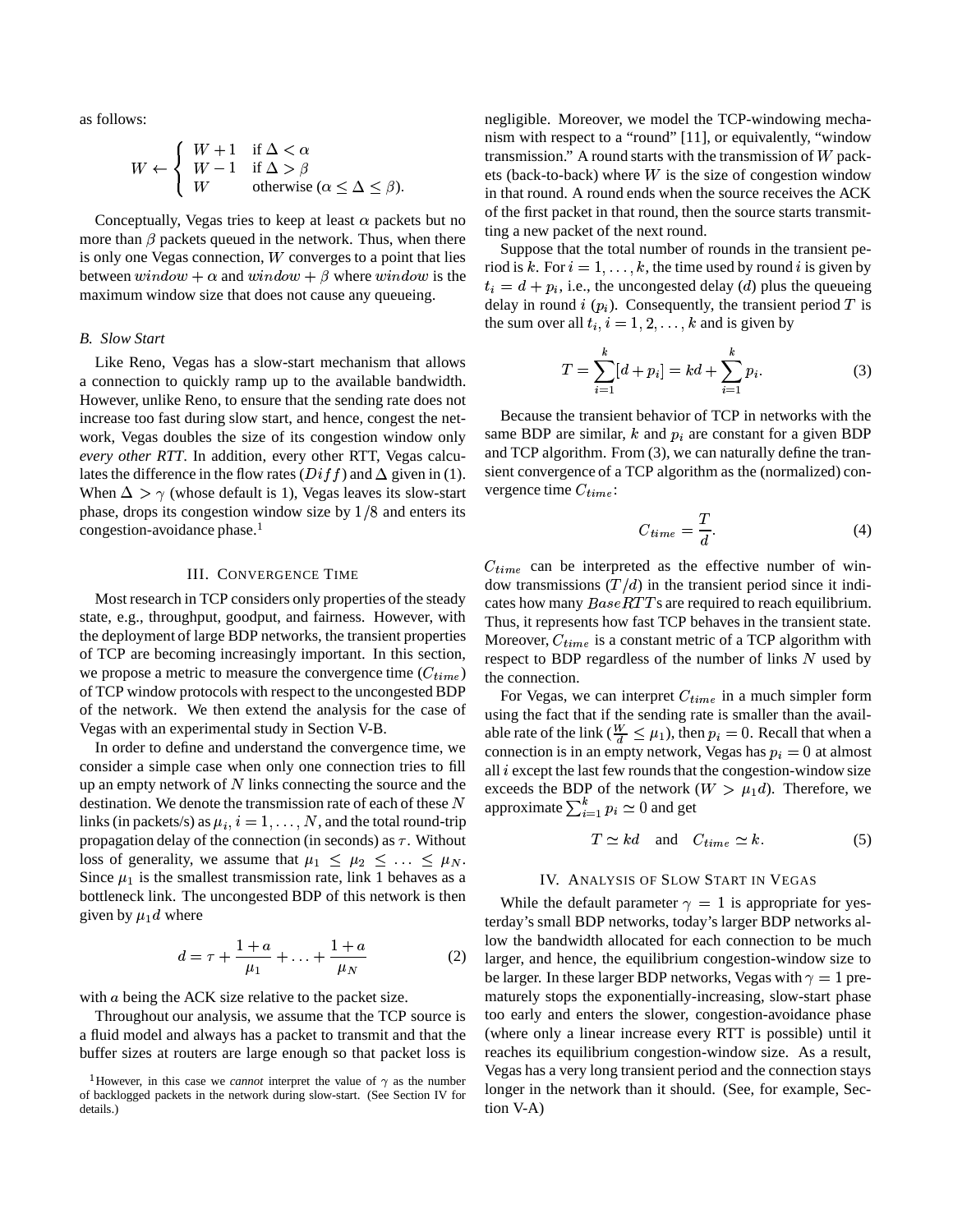By properly selecting  $\gamma$ , we can control the duration of slowstart, and hence, the size of congestion window  $(W^*)$  that Vegas stops at upon leaving slow-start. In this section, we first derive the critical window size  $(W^*)$  for a given value of  $\gamma$ . Then, we propose two approaches for configuring  $\gamma$  to achieve better transient performance, i.e., better  $C_{time}$ .

# *A. Critical Window Size*

Suppose that a Vegas connection uses  $N$  links to connect from the source to the destination in an empty network and that  $\mu_i, i = 1, \dots, N$  and  $\tau$  are as defined in Section III. Without loss of generality, we again assume that  $\mu_1 \leq \mu_2 \leq \ldots \leq \mu_N$ . Furthermore, the assumptions on Vegas source and buffer sizes are similar to those given in Section III.

Recall that in slow-start, Vegas doubles its congestion window every other RTT. More precisely, in its "active" round, Vegas adds two packets in the sender queue each time an ACK of the previous round is received. Since  $\mu_1$  is the smallest transmission rate (and we assume that there is no congestion in ACK path), the spacing between each ACK of the previous round is  $1/\mu_1$  seconds. When the last ACK of the previous round is received, the sender adds the last two packets of the active round in the sender queue. Since the transmission time at the sender queue for each packet is  $\frac{1}{u}$ , the last packet will see  $\frac{W}{2}$  packets waiting ahead of it in the sender queue, where  $W$  is the size of congestion window in the active round. However, for the queues at other nodes along the connection, the last packet will see no packet in the queues because  $1/\mu_1 \geq 1/\mu_2 \geq \ldots \geq 1/\mu_N$ . Therefore, this last packet experiences the highest RTT of the round and its  $BaseRTT$ and  $RTT$  are given by d in (2) and

$$
D = d + \frac{W}{2\mu_1},\tag{6}
$$

respectively. For the analysis in the remainder of this section, we assume that  $a$ , the ACK size relative to the packet size, is small compared to 1, and we write only 1 for  $1 + a$ <sup>2</sup>

By combining (6) and (1), TCP Vegas will stop its slow-start phase if

$$
W\frac{W/2\mu_1}{W/2\mu_1+d} > \gamma.
$$
\n<sup>(7)</sup>

By solving  $(7)$  for W, the critical window size that TCP Vegas stops its slow-start phase is given by

$$
W^*(\gamma) = \frac{\gamma + \sqrt{\gamma^2 + 8\mu_1 d\gamma}}{2}.
$$
 (8)

In an actual Vegas implementation, D is the average  $RTT = 1.0$  Approx rather than the actual  $RTT$  of a packet. Thus, D for the last  $\mathbf{w}$ packet is the average of the actual  $RTT$ s of all packets in the

same round, i.e.,  $D = d + \frac{W}{4\mu}$ , rather than  $D = d + \frac{W}{2\mu}$ , as given in (6). By using the average  $RTT$ , we have

$$
W^*(\gamma) = \frac{\gamma + \sqrt{\gamma^2 + 16\mu_1 d\gamma}}{2}.
$$
 (9)

# *B. Selection*

From (9), for any critical window size  $W^*$ , the "ideal"  $\gamma$  is given by

$$
\gamma = \frac{W^{*2}}{4\mu_1 d + W^*}.\tag{10}
$$

Although this ideal  $\gamma$  is specific to our simplified model, we use (10) as a suggestion for setting  $\gamma$  in general situations and verify by simulations that it is indeed useful.

From (10), we need to know  $\mu_1$  and  $W^*$  in order to set  $\gamma$ . In a realistic situation,  $\mu_1$  and  $W^*$  should be replaced by the available rate ( $\lambda$ ) and the target window size ( $\hat{W}$ ) of Vegas at the steady state. The reason for the above interpretation is that we want to configure  $\gamma$  so that the slow-start phase drives the congestion-window size to nearly  $W$  before changing over to the slow linear increase/decrease congestion-avoidance phase. At steady state,  $\alpha \leq \Delta \leq \beta$ , thus from (1), we have

$$
\alpha \le W - \lambda d \le \beta \tag{11}
$$

where  $\lambda = \frac{W}{D}$  is the rate of TCP at steady state. From (11), we can *conservatively* set the target window as a function of  $\lambda$  by

$$
\tilde{W} = \lambda d + \alpha \qquad \text{, i.e., } \Delta = \alpha. \tag{12}
$$

Now, let  $W_i$ ,  $i = 1, 2, \ldots, m$ , be the size of the congestion window in round  $i$  during the slow-start phase where  $m$  is the last round of the slow-start phase. Because Vegas doubles its window size every other RTT,  $W_i = W_{i+1}$  for  $i = 1, 3, \dots, m - 1$ , and these values can be determined based upon the knowledge of  $W_1$ . After Vegas exits slow start, its congestion-window size decreases to  $\frac{7}{8}W_m$ . From the analysis in Section IV-A, if we want Vegas to stop its slow start at  $W_m$ , then we should find  $\gamma$  such that

$$
W_{m-2} < W^*(\gamma) \le W_m. \tag{13}
$$

From the above equations, we propose two approaches for setting  $\gamma$ . The first approach may still suffer from a large transient period  $T$  (although not nearly as large as when the default  $\gamma$  is used), but it is simpler to calculate and implement. The second approach reduces the transient period  $T$ , and hence, the convergence time  $C_{time}$  even further than the first approach.

*1) Approach 1: Basic:* If *W* lies between  $\left[\frac{7}{8}W_i, \frac{7}{8}W_{i+2}\right)$ , we would like to stop the slow-start phase at  $W_m = W_i$  and allow Vegas to linearly increase its window over the interval  $\left[\frac{1}{8}W_i,\frac{7}{8}W_{i+2}\right]$ . Let  $W_i = \frac{W_i-2+W_i}{2}$  be the average window<br>size in the interval (W<sub>in</sub> W<sub>i</sub>) By setting  $W^* - \overline{W}$ , we have size in the interval  $(W_{i-2}, W_i]$ . By setting  $W^* = W_i$ , we have

 $2$ Over our production network, our network monitoring showed that the ACK size was an order of magnitude smaller than the average packet size.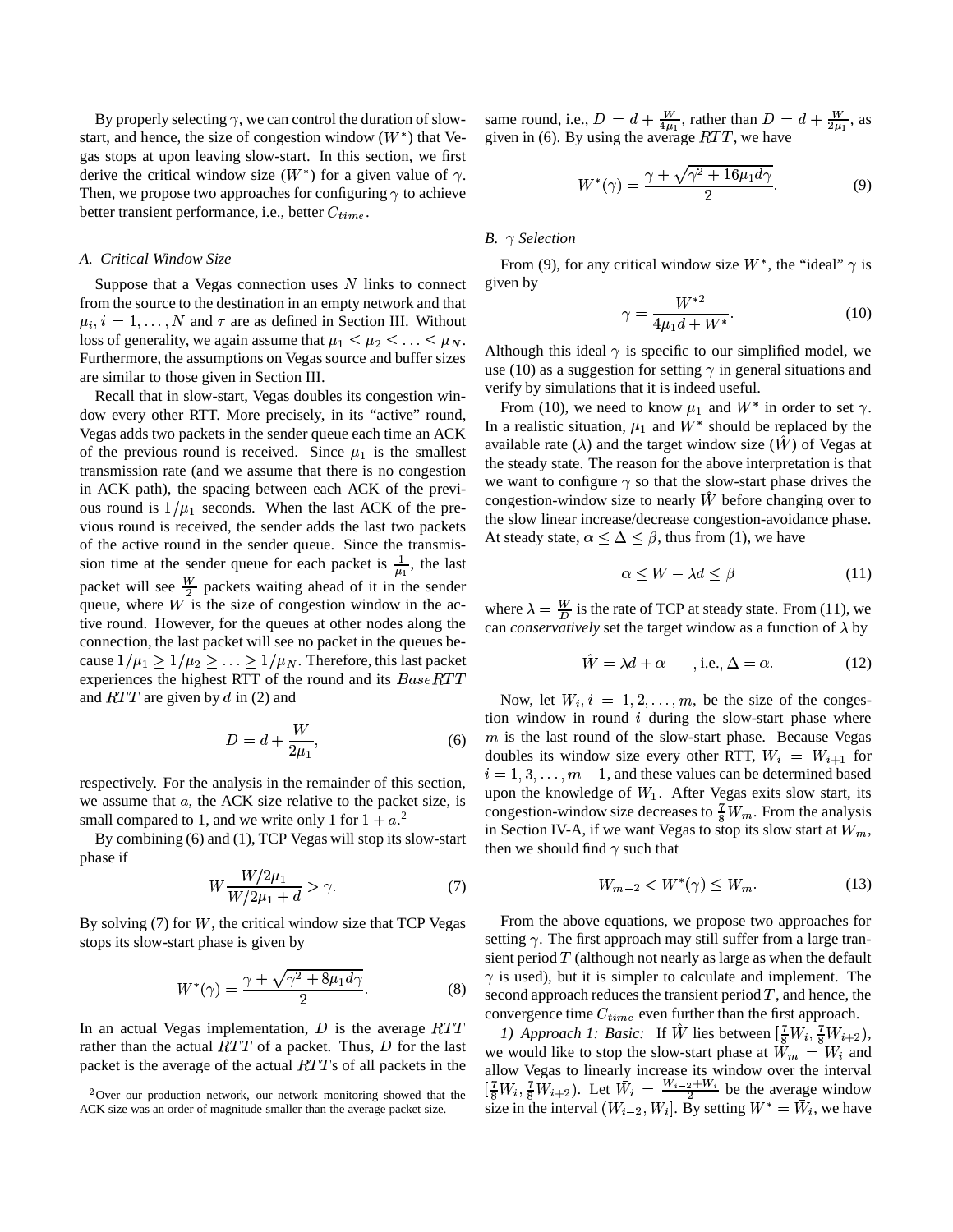from (13) that Vegas stops its slow-start at  $W_i$ . From (10), we propose Approach 1 for setting  $\gamma$ , denoted by  $\gamma_1$ , as

$$
\gamma_1 = \max\left(\lfloor \frac{\bar{W}_i^2}{4\lambda d + \bar{W}_i} \rfloor, 1\right) \quad \text{if } \hat{W} \in \left[\frac{7}{8}W_i, \frac{7}{8}W_{i+2}\right) \quad (14)
$$

where  $\lfloor x \rfloor$  denotes the floor of x and 1 is a lower bound for the value of  $\gamma$ . By choosing  $\gamma = \gamma_1$ , we allow the possibility of overshoot above the chosen  $\tilde{W}$  but ensure that only linear increase is used in congestion-avoidance mode to reach the steady state. As a result, when the actual target window size  $\hat{W}$ is closer to the other end of the range, i.e., near  $\frac{7}{8}W_{i+2}$ , Vegas may still have a relatively large transient period due to the slow linear increase. The result of configuring  $\gamma = \gamma_1$  is shown in Section V-D.

*2) Approach 2: Enhanced:* To get faster transient response, we allow both overshoot and linear decrease in the transient state. In this approach, we stop the slow-start phase at  $W_m = RTT s$  are 1  $W_i$  if  $\hat{W} \in \left[\frac{7}{8}W_i, \frac{7}{8}\frac{W_i + W_{i+2}}{2}\right)$  and  $\frac{W_i + W_{i+2}}{2}, \frac{7}{8}W_{i+2}$ ). Vegas then performs linear increase if ) and at  $W_m = W_{i+2}$  if  $\hat{W} \in \text{vergenc}$  $W_m = W_i$  and linear decrease if  $W_m = W_{i+2}$ . By setting  $W^* = \bar{W}_i$  and  $W^* = \bar{W}_{i+2}$  for the first and second cases, respectively, we arrive at Approach 2 for setting  $\gamma$ :

$$
\gamma_2 = \begin{cases} \max(\lfloor \frac{\bar{W}_i^2}{4\lambda d + \bar{W}_i} \rfloor, 1) & \text{if } \hat{W} \in [\frac{7}{8}W_i, \frac{7}{8}\frac{W_i + W_{i+2}}{2}) & \text{with} \\ \max(\lfloor \frac{\bar{W}_{i+2}^2}{4\lambda d + \bar{W}_{i+2}} \rfloor, 1) & \text{if } \hat{W} \in [\frac{7}{8}\frac{W_i + W_{i+2}}{2}, \frac{7}{8}W_{i+2}). & \text{res} \\ (15) & \text{are} \end{cases}
$$

As we mentioned above, we need to know the available rate of the connection which is generally not available from the network. However, many "available bandwidth" probing methods have been proposed. For example, Allman and Paxson [12] reports available bandwidth probing techniques for initializing  $ssthresh$  of Reno. In addition, the use of the next-generation active queue-management(AQM) schemes where the information can be transmitted back to the source by ECN [13], can provide this piece of information for setting  $\gamma$ .

## V. EXPERIMENT

To verify our analysis, we run simulations of TCP Vegas using the discrete-event simulator *ns*, version 2.1b8a [14]. For all simulations, each connection generates FTP traffic with the packet size and ACK size fixed at 1 KB and 40 bytes, respectively.

## *A. Vegas in ns*

In the slow-start phase for Vegas, the window size is updated as  $1, 1, 3, 3, 6, 6, 12, 12, \ldots$ , or equivalently,

$$
W_i = \begin{cases} 1 & \text{for } i = 1, 2 \\ 3 \cdot 2^{\lfloor \frac{i-3}{2} \rfloor} & \text{for } i = 3, 4, ..., \end{cases}
$$
(16)

TABLE I  $W^*$  with different  $\gamma$  in two-link network with  $\mu_1 = 5,000$ 

| PACKETS/S, $\mu_2 = 50$ , 000 PACKETS/S AND $\tau = 40$ MS |
|------------------------------------------------------------|
|------------------------------------------------------------|

|         | <b>BDP</b> | $\sim$ |        | $W_{m-2}(ns)$ | $\overline{W}_m$ (ns) |
|---------|------------|--------|--------|---------------|-----------------------|
| 40.2288 | 201.1      |        | 28.87  | 24            | 48                    |
| 40.2288 | 201.1      |        | 41.12  | 24            | 48                    |
| 40.2288 | 201.1      |        | 65.98  | 48            | 96                    |
| 40.2288 | 201.1      | 8      | 84.33  | 48            | 96                    |
| 40.2288 | 201.       |        | 104.44 | 96            | 192                   |

where  $W_i$  denotes the size of congestion window in round i.

With the default value of  $\gamma$ , i.e.,  $\gamma = 1$ , Figure 1 shows the transient behavior of Vegas for an the empty network with  $\mu = 10,000$  packets/second and  $\tau = 20$  ms. In this case, the transient period is  $T = 3.54$  seconds, and the convergence time  $C_{time} \approx 176$  which is very long since approximately 176  $RTT$ s are needed to reach the steady state. This slow convergence behavior is due to the fact that TCP Vegas stops its slow-start phase earlier than it should and changes to the slower linear increase of the congestion-avoidance phase.

### *B. Convergence Time*

esults in a multiple-link network.<sup>3</sup> Clearly, the values of  $C_{time}$ Figure 2 shows  $C_{time}$  of a Vegas connection with  $\gamma = 1$ with no competing connections. The notation "1link" indicates the results in a one-link network while "mlink" represents the are independent of the number of links and are constant for each value of BDP. Hence,  $C_{time}$  is a performance measure of TCP algorithms in the transient state. Again, we note that by fixing  $\gamma = 1$ , Vegas requires an exorbitant amount of time to converge to the available bandwidth as the BDP increases. Thus, the default configuration of Vegas is not appropriate for networks with a high BDP.

# *C. Critical Window Size*

In order to verify (9), we consider the case of one Vegas connection in a network with two links having transmission rates  $\mu_1$  and  $\mu_2$  packets/s, respectively and vary the values of  $\gamma$ . Our analysis is "correct" if  $W^*$  satisfies (13), i.e., it lies between  $W_{m-2}$  and  $W_m$  where  $W_m$  is the congestion window size in the round that Vegas stops its slow-start phase. The results in Table I follows the analysis for all values of  $\gamma$ .

# *D. Selection*

Figure 3 shows that with the proper configuration of  $\gamma$ , the convergence time of Vegas improves dramatically, particularly for large BDP networks. By choosing  $\gamma = \gamma_1$  (i.e., ct1 in Figure 3), we see that Vegas still suffers from a relatively long convergence time because the equilibrium window size is quite

<sup>&</sup>lt;sup>3</sup>We ran simulations for many different number of links and get virtually the same results in each case.. Here, we represent a multiple-link network using a 2-link network.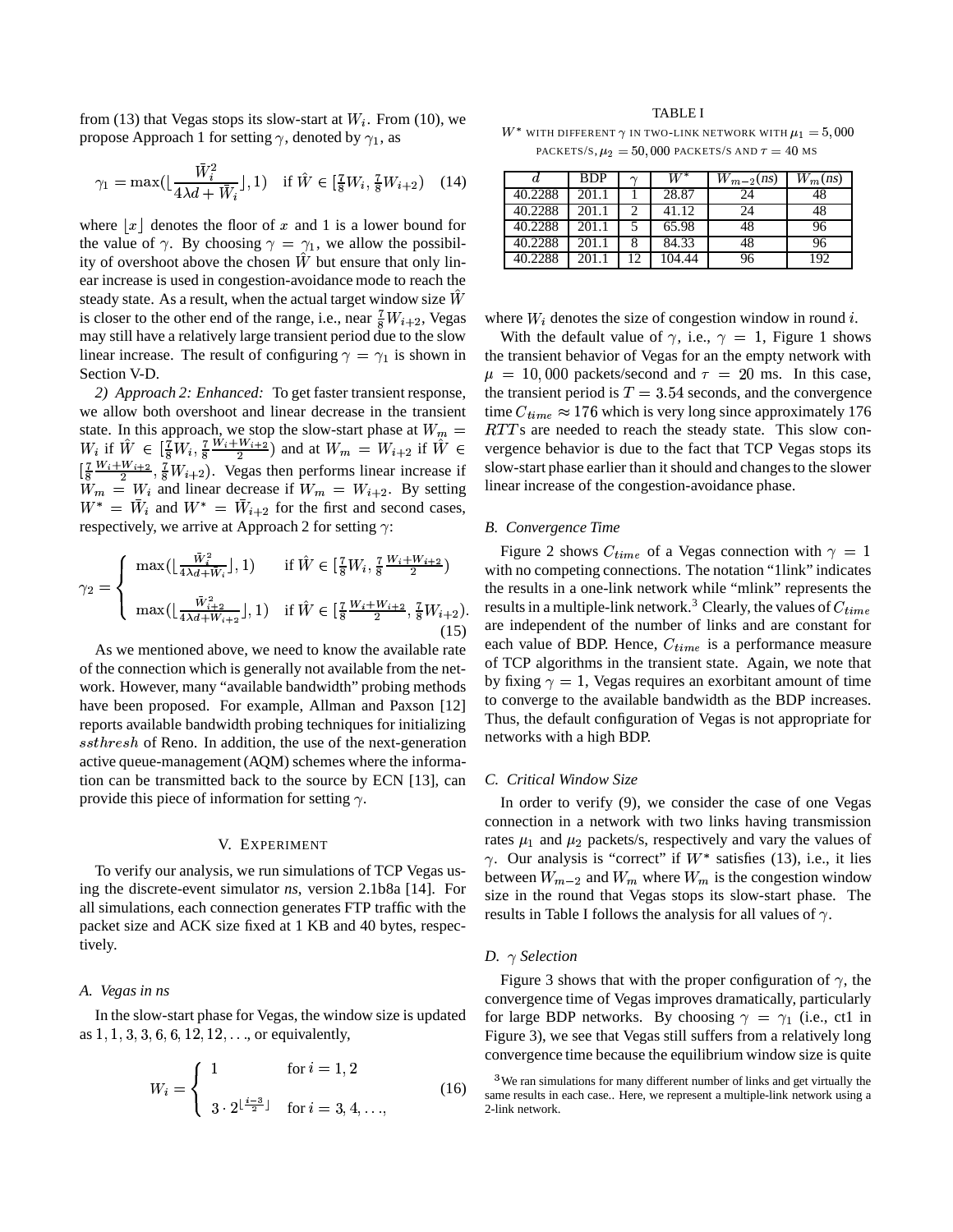far from the value of the window size that Vegas stops its slowstart phase; this is especially true in larger BDP networks. By setting  $\gamma = \gamma_2$  (i.e., ct2 in Figure 3), Vegas sustains or improves the convergence times over all the networks.

Now, we show an example of the improved transient behavior of Vegas with a properly configured  $\gamma$ . Consider the situation when four connections compete in a bottleneck link with  $\mu_1 = 10,000$  packets/s. Each connection connects to the bottleneck link using a link with  $\mu_2 = 50,000$  packets/s and has total propagation delay  $\tau = 20$  ms. The first two connections start at time 0 seconds with  $\gamma = \gamma_1 = 5$  for  $W = 101.6$  and the last two connections start at time 2 seconds with  $\gamma = \gamma_1 = 1$  [[CIII] J. S. A for  $\hat{W} = 51.3$ .<sup>4</sup> Figure 4 shows the results of this experiment. When there are two connections, both connections stop slow start at the window size of 96 and converge near  $\hat{W}$  thus having small convergence times. However, when there are four connections, the new connections stop their slow-start phases at a window size of 24 (shortly after time  $t = 2$  s) while we expect them to stop at the window size of 48. As a result, all connections take a long time before converging to the steady state.

The above problem can be explained as follows: Since the network is already fully utilized, the  $BaseRTT$  of the new connection is larger than that of the existing connection starting in an empty network. Thus,  $\Delta$  in slow-start mode get large faster and the connection stops the slow-start at the smaller size of congestion window than  $W^*$  as analyzed in (9). Hence, our prediction of  $\gamma$  tends to be conservative as needed in the realistic situation (i.e., preventing a packet loss). This also suggests that to further improve the transient period of Vegas, we may need to modify its congestion-avoidance algorithm.

# VI. CONCLUSION

Prior research has focused on the steady-state behavior of TCP algorithms. In contrast, this paper addresses the transient behavior of TCP algorithms and introduces a new metric the (normalized) convergence time  $C_{time}$  — to measure the transient performance of TCP. In particular, we show how inappropriate the default configuration of Vegas ( $\gamma = 1$ ) is in high BDP networks and propose two approaches to set  $\gamma$  appropriately so that Vegas can achieve faster transient response without causing any packet loss.

To set  $\gamma$ , however, Vegas needs to estimate the available bandwidth of the network at the steady state. As discussed at the end of Section IV-B, our future work will incorporate bandwidth-estimation schemes and AQM routers along with a form of ECN to provide Vegas with the necessary information to set  $\gamma$ . Further, we will extend our analysis to the case when many connections are present in the network and examine how to improve the congestion-avoidance phase to achieve not only better convergence time but also better throughput and fairness between connections.

#### **REFERENCES**

- [1] V. Jacobson, 'Modified TCP Congestion Avoidance Algorithm," Technical Report, April 1990.
- [2] L. Brakmo and L. Peterson, "TCP Vegas: End to End Congestion Avoidance on a Global Internet," *IEEE Journal on Selected Areas in Communication*, vol. 13, no. 8, pp. 1465–1480, October 1995.
- [3] A. Veres and M. Boda, "The Chaotic Nature of TCP Congestion Control," in *Proc. of IEEE INFOCOM 2000*, March 2000.
- [4] W. Feng and P. Tinnakornsrisuphap, "The Failure of TCP in High-Performance Computational Grids," in *Proc. of SC2000: High-Performance Networking and Computing Conf.*, November 2000.
- [5] Y. R. Yang, M. S. Kim, and S. S. Lam, "Transient Behaviors of TCP-friendly Congestion Control Protocols," ftp://ftp.cs.utexas.edu/pub/lam/transient\_tech.ps.gz, July 2000.
- [6] J. S. Ahn, P. B. Danzig, Z. Liu, and L. Yan, "Evaluation of TCP Vegas: Emulation and Experiment," in *Proc. of ACM SIGCOMM 1995*, August 1995, pp. 185–195.
- [7] J. Mo, R. J. La, V. Anantharam, and J. Walrand, "Analysis and Comparison of TCP Reno and Vegas," in *Proc. of IEEE INFOCOM 1999*, March 1999, pp. 1556–1563.
- [8] G. Hasegawa, M. Murata, and H. Miyahara, "Fairness and Stability of Congestion Control Mechanisms of TCP," in *Proc. of IEEE INFOCOM 1999*, March 1999, pp. 1329–1336.
- [9] S. Low, "A Duality Model of TCP and Queue Management Algorithms," in *Proc. of ITC Specialist Seminar on IP Traffic Measurement, Modeling and Management*, September 2000.
- [10] E. Weigle and W. Feng, "A Case for TCP Vegas in High-Performance Computational Grids," in *IEEE International Symposium on High Performance Distributed Computing*, August 2001.
- [11] J. Padhye, V. Firoiu, D. Towsley, and J. Kurose, "Modeling TCP Throughput: A Simple Model and Its Empirical Validation," *IEEE/ACM Transactions on Networking*, vol. 8, no. 2, pp. 133–145, 2000.
- [12] M. Allman and V. Paxson, "On Estimating End-to-End Network Path Properties," in *Proc. of ACM SIGCOMM 1999*, August 1999, pp. 263– 274.
- [13] K. Ramakrishnan and S. Floyd, "A Proposal to Add Explicit Congestion Notification (ECN) to IP," RFC 2481, January 1999.
- [14] S. McCanne and S. Floyd, "hs Network Simulator, version 2.1b8a," http://www.isi.edu/nsnam/ns.



Fig. 1. Example of transient behavior of Vegas with  $\gamma = 1$ 

<sup>&</sup>lt;sup>4</sup>The values of  $\hat{W}$  and  $\gamma$  are chosen so that each connection gets a fair share of bandwidth when there are two and four connections, respectively.